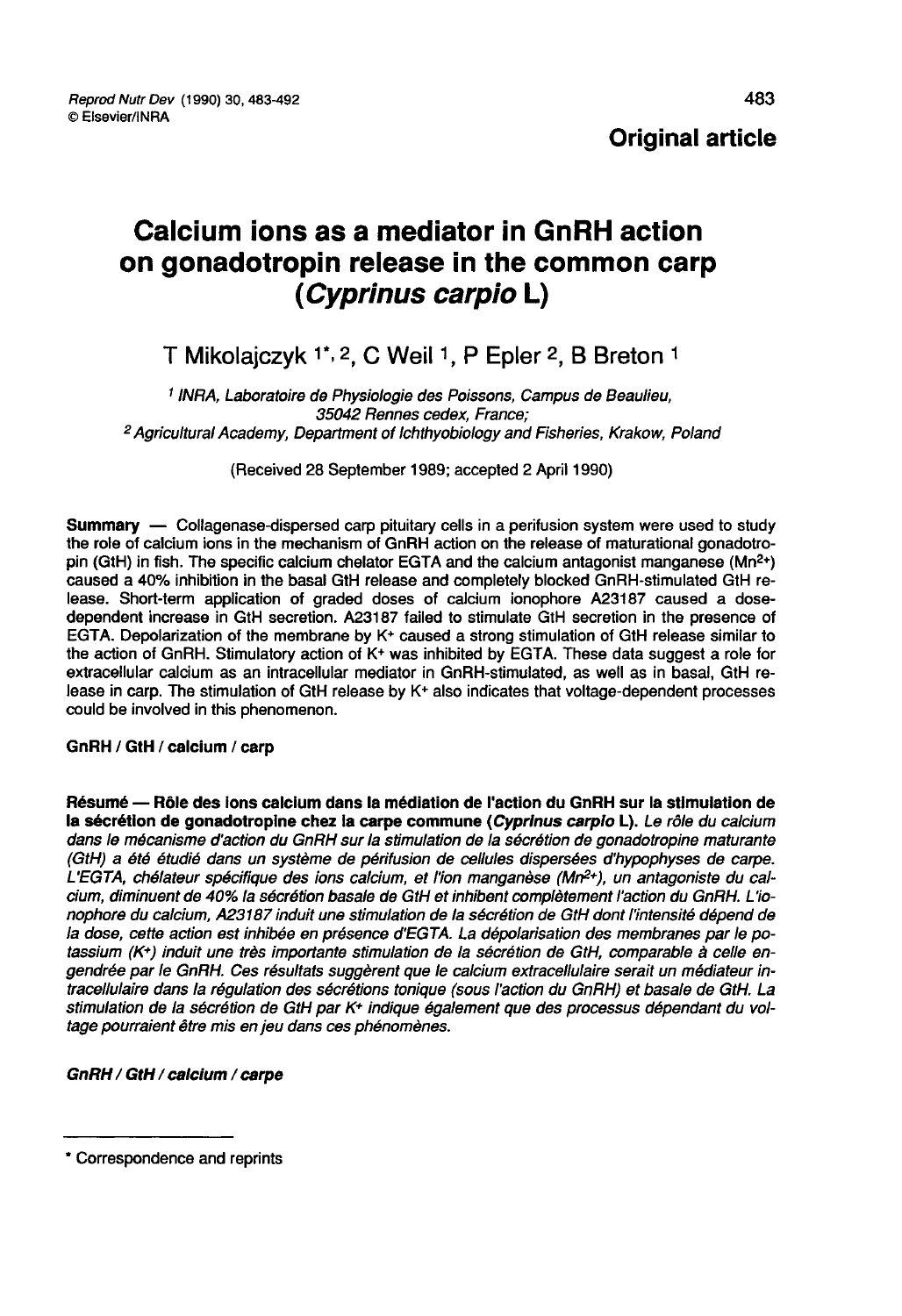#### INTRODUCTION

Gonadotropin-releasing hormone (GnRH) and its analoques stimulate the in vivo gonadotropin (GtH) release in teleost fish such as goldfish (Peter et al, 1985), brook trout (Crim and Cluet, 1974), common carp (Breton and Weil, 1973, Sokolowska, 1982), coho salmon (Van Der Kraak et al, 1983) and many other species. In vitro studies have also shown that GnRH is able to release GtH from perifused pituitary fragments and dispersed pituitary cells of goldfish (MacKenzie et al, 1984), and from cultured dispersed pituitary cells of carp (Ribeiro et al, 1983) and rainbow trout (Weil et al, 1986).

Numerous studies on the mechanism of GnRH action have been carried out in mammals (Hopkins and Walker, 1978; Adams et al, 1979; Benoist et al, 1981; Conn et al, 1981; Borges et al, 1983), and it is now well established that Ca2+, which is an important signal transducer in numerous tissues and cell types (Rasmussen and Barret, 1984), plays the role of second messenger in GnRH action on LH release (Conn et al, 1987).

To our knowledge there are only 2 papers concerning the mechanism of GnRH action in fish: Levavi-Sivan and Yaron (1989) using perifused tilapia pituitary fragments and Jamaluddin et al (1989) working on murrel pituitary cells in static culture proposed a role for  $Ca^{2+}$  in the action of GnRH on GtH release in fish.

The aim of the present study was to find out if Ca2+ in the common carp (cyprinidae) acts as a second messenger in the action of GnRH on GtH release. To do this, we applied a perfusion of dispersed pituitary cells which permitted us to monitor the changes in GtH secretion in a much more dynamic manner than in static cell culture. In contrast with a perfusion of pituitary fragments, our system allowed us to detemine the level and the site of action of the drugs.

#### MATERIALS AND METHODS

#### Animals

Sexually mature male and female carp (mean body weight 5.3 kg) obtained from the Heyman Fish Farm were kept in a natural pond and then transported to the laboratory. They were placed in a thermoregulated recirculating water system and acclimated at 18 °C for at least 10 d before being used in the experiments.

#### Cell preparation

For each experiment 2 pituitaries (male  $+$  female) were used; the cells were prepared according to the technique previously described for trout (Weil et al, 1986) and adapted for carp. Pituitary glands were excised after decapitation and quickly placed in a sterile ice-cold medium (MEM-Eagle, GIBCO) buffered with 15 mmola Hepes (P-L Biochemicals Inc) and 9 mmol/I sodium bicarbonate. The medium had an osmotic pressure of 245 mOsm/kg and a pH of 7.7, the characteristic values of common carp blood plasma. The glands were rinsed several times with the medium and chopped into small pieces with surgical blades. The tissue fragments were transferred for dispersion to a siliconized glassstoppered flask with 30 ml of the medium containing 0.1% (wt/vol) collagenase (Boehringer Mannheim) and 1% BSA (RIA grade, SIGMA). The mixture was incubated at 18 °C for 6 h. Dissociation was then completed mechanically by aspirating the fragments 4-5 times into a 10 ml syringe using a metal needle (0.6 x 10 cm). The cells were harvested by centrifugation at 200 g for 10 min at 18 °C and washed twice with the pre-incubation perifusion medium which contained 2% of a serum substitute (Ultroser-G: IBF), 100 U/ml of penicillin and 10 ug/ml of streptomycin (GIBCO). After final centrifugation the cells were resuspended in 350 µl of the medium and randomly distributed into 4 or 5 tubes containing 1 ml of the medium and 0.3 g of preswollen Bio-Gel P-2 (BIORAD). The cell suspen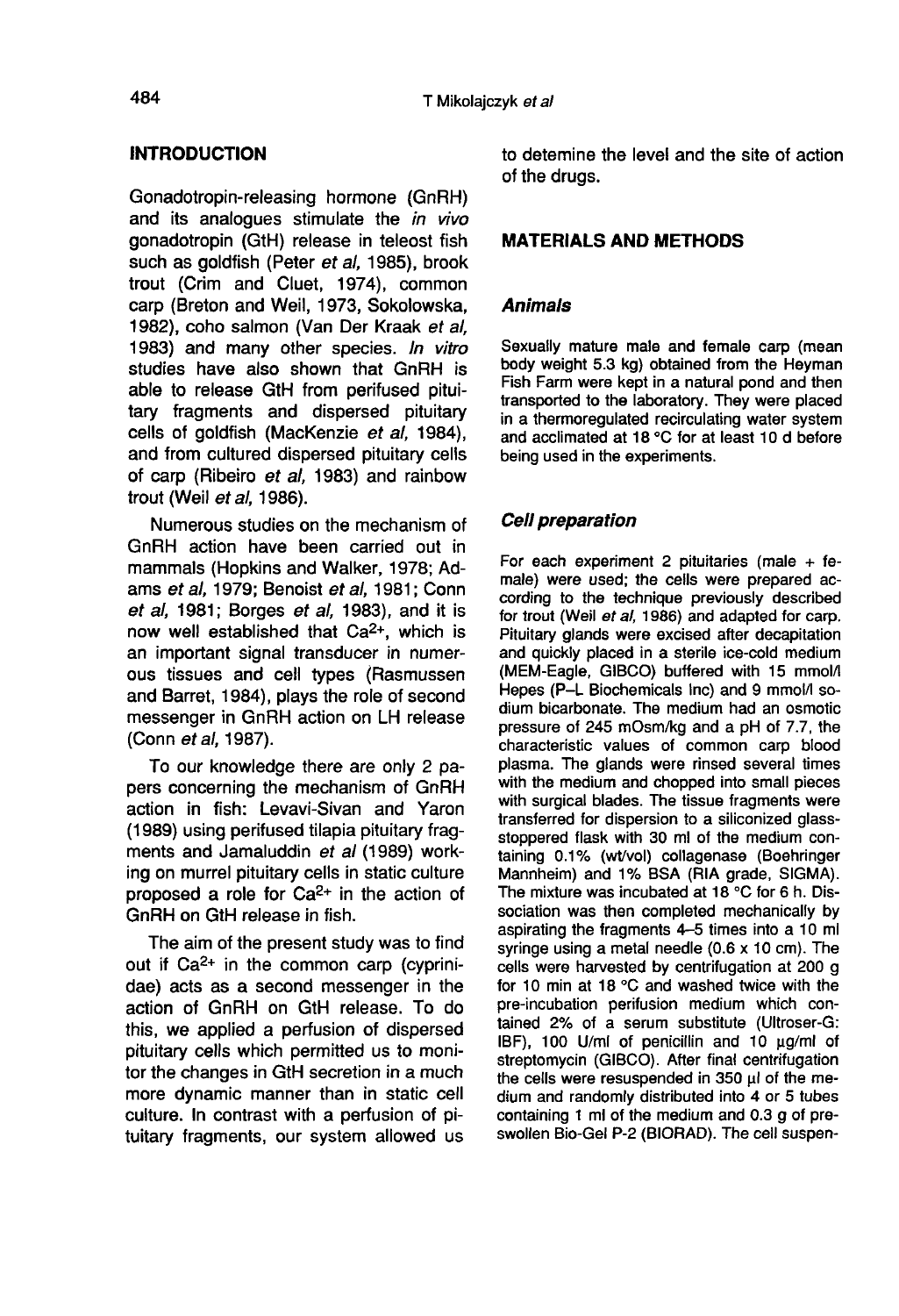sion was then introduced into the perifusion columns (10<sup>6</sup>  $\pm$  1.5 x 10<sup>5</sup> live cells/column).

#### Perifusion system

The perifusion system has been previously described in detail by Gonnet et al (1988). The perifusion chambers (volume 1 ml) consisted of siliconized glass tubes, 0.9 cm in diameter, delimited by teflon plungers. Column tempera ture was maintained at 18 °C by thermoregulated water circulating in the jackets surrounding the columns. They were perifused with the medium which was constantly aerated with a mixture of  $O<sub>2</sub>$  (96%) and  $CO<sub>2</sub>$  (4%). The fractions were collected with a fraction collector. A maximum of 5 columns were perifused simultaneously.

#### Perifusion protocol

A mixture of the gel and cells was placed into each column and covered with 0.1 g of preswollen gel. The cells were perifused at a low flow rate  $(5 \text{ ml/h})$  with the pre-incubation – perifusion medium for 16 h. The medium was then replaced with medium containing no ultroser and antibiotics. In the experiment where K+ was used, perifusion was performed with a mineral medium prepared according to Jalabert et al (1973). For 1 h the flow rate was gradually increased to 15 ml/h. After an additional h of perifusion at this rate, fractions were collected every 7.5 min before and between pulses of drugs or chemicals, and every 2.5 min during and 15 min after their administration. The duration of drug administration varied from 10 to 50 min. Details concerning each perifusion are given in the fig ure legends.

#### Tested drugs and chemicals

Synthetic salmon GnRH (sGnRH) synthesized by Breton *et al* (1984), Ethyleneglycol-bis-(-<br>aminoethyl ether)N, N, N', N'-tetraacetic acid<br>(EGTA; Sigma), and MnCl<sub>2</sub> were dissolved di-<br>rectly in the perifusion medium iust prior to use. aminoethyl ether) $N$ ,  $N$ ,  $N'$ ,  $N'$ -tetraacetic acid (EGTA; Sigma), and MnCl<sub>2</sub> were dissolved directly in the perifusion medium just prior to use. Calcium ionophore A23187 (Sigma) was diluted from 1 mmol/l stock solution in dimethyl sulphoxide (DMSO) and was shielded from light throughout use. The amount of DMSO never exceeded 0.04% (v/v). The same amount of DMSO was present in the perifusion medium passing through the control column and had no<br>measurable effect on GtH release. In the experiment in which the effect of  $K^+$  depolarization was tested, the amount of NaCl in the test medium was reduced accordingly so that the total concentrations of KCI and NaCI remained constant.

#### GtH determination and statistics

GtH levels were determined using a specific radioimmunoassay developed by Breton et al (1971). Profiles of GtH levels from both experimental and control columns are presented as a mean percentage  $\pm$  SEM of the basal GtH secretion level (bl). Basal level of GtH release was estimated as the mean of the 4 points (fractions) which directly preceded drug application. The basal GtH levels of all the columns considered in this work varied from 19.35 to 40.13 ng/ml. During the application of secretagogues, GtH levels in control and in experimental columns were compared using Student's t-test for variation analysis.

#### RESULTS

#### Effect of different doses of synthetic sGnRH on GtH release (fig 1)

Three 15-min pulses of sGnRH at concentrations of  $10^{-8}$ ,  $10^{-7}$  and  $10^{-6}$  mol/I significantly increased the basal GtH secretion level by 80, 177 and 65%, respectively. The cells began to respond to sGnRH within 2.5 min after the beginning of the sGnRH pulse. Maximal GtH levels were reached within 5-7.5 min, but GtH release began to decline while the peptide was still present in the perifusion chamber. Basal GtH levels recovered soon after sGnRH withdrawal. In the following experiments, sGnRH was used at a concentration of 10-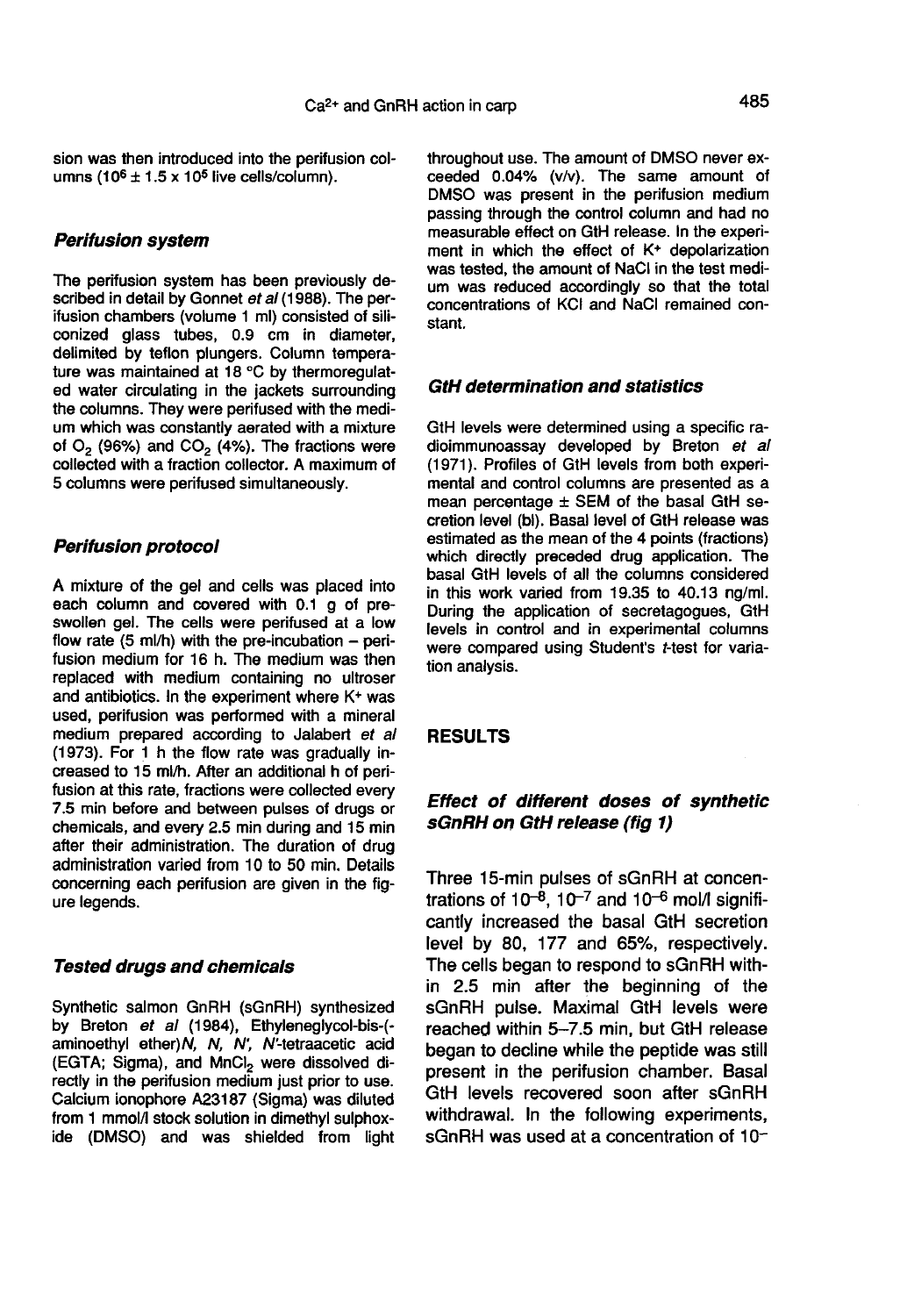

Fig 1. Effect of graded doses of sGnRH on GtH release. Ten columns (data from 3 separate experiments) received three 15-min pulses of sGnRH in concentrations  $10^{-8}$ ,  $10^{-7}$  and  $10^{-6}$ mol/l, as indicated. Mean basal level (bl) =  $34 \pm$ 9 ng/ml. Basal GtH level was calculated as a mean of 6 points (fractions) which directly preceded first drug application. Profiles of GtH levels are presented as a mean percentage  $\pm$ SEM of the basal GtH secretion level. Significant differences in GtH secretion are indicated  $(P < 0.05 -$ \*;  $P < 0.01 -$ \*\*;  $P < 0.0001 -$ \*\*\*).

<sup>7</sup> mol/I as the most potent stimulator of GtH release in our perifusion system.

#### Effect of EGTA on basal and sGnRH-stimulated GtH release (fig 2)

In the control column three 15 min pulses<br>of sGnRH (10<sup>-7</sup> mol/l) caused a significant<br>( $P < 0.01$ ) increase in GtH secretion (70- $(P < 0.01)$  increase in GtH secretion (70-90% bl). In the presence of 0.5 mmol/I EGTA, sGnRH evoked an increase in GtH secretion which was twice that of the control. At a higher concentration (5 mmol/1) EGTA caused a significant  $(P < 0.05)$ , decrease (40% bl) of the basal GtH secretion<br>and completely blocked sGnRH action (P  $<$  0.05 and  $P <$  0.01 respectively). A dramatic surge of GtH was observed 5 min after the removal of the EGTA from the perifusion medium.

#### Effect of duration of EGTA application on basal and sGnRH stimulated GtH release (fig 3)

In the control column, three 15 min applications of sGnRH  $(10^{-7}$  mol/l) caused a significant ( $P < 0.01$ ) increase in GtH secretion similar to that observed in the earlier experiment. In the experimental columns EGTA was applied (5 mmol/I) before sGnRH infusion. The first pulse of sGnRH was given after 9 min presence of EGTA in the perifusion chamber, the second after 20 min and the final one after 60 min of EGTA administration. In all cases EGTA caused a 40% decrease in basal GtH secretion  $(P < 0.05)$  and completely blocked the effect of sGnRH  $(P < 0.01)$ . A dramatic surge of GtH was observed 2.5-5 min after EGTA withdrawal. The longer EGTA was present in the perifusion chamber, the stronger was the stimulation of GtH re-



Fig 2. Effect of graded doses of EGTA on basal and sGnRH-stimulated GtH release. Control columns ( $\bullet$ ) ( $n = 4$ ) received three 15-min pulses of sGnRH (RH; 10-7 mol/l). Mean bl =  $21 \pm 5$ ng/ml. Experimental columns ( $\blacksquare$ ) ( $n = 6$ ) were exposed to sGnRH as above but in the presence of EGTA as indicated. EGTA was present in the perifusion chamber 45 min before sGnRH application. Mean bl of experimental columns was  $28 \pm 4$  ng/ml. Significant differences in GtH secretion between control and experimental columns during stimulation period are indicated (fig 1). Data from 2 separate experiments.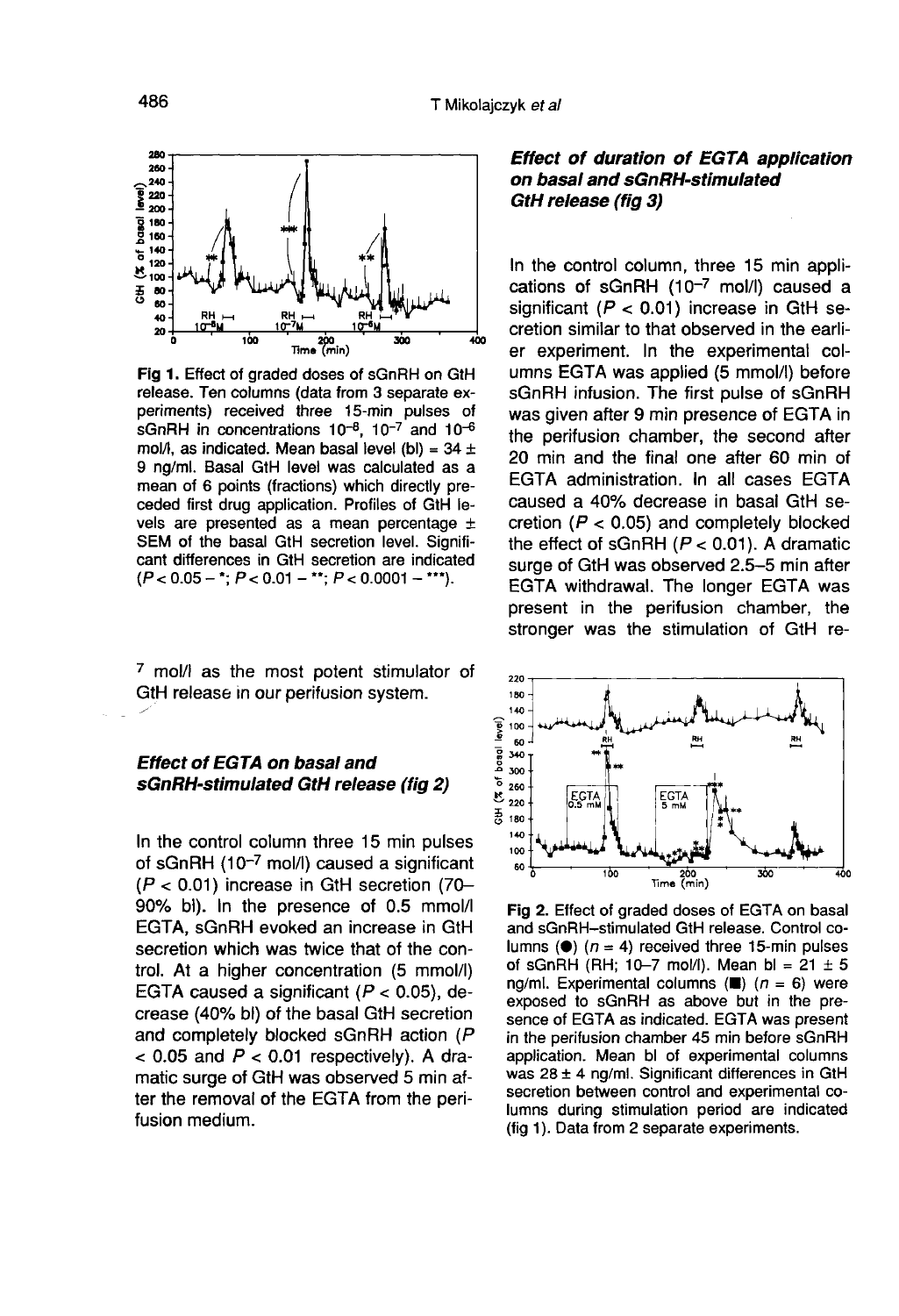

Fig 3. Effect of duration of exposure to EGTA on basal and GnRH -- stimulated GtH release. Control colomns ( $\bullet$ ) ( $n = 4$ ) received three 15min pulses of sGnRH (RH: 10<sup>-7</sup> mol/l), In experimental columns ( $\blacksquare$ ) ( $n = 6$ ) sGnRH was applied in the presence of EGTA in concentration of 5 mmol/l. EGTA was administered 9 min before pulse of sGnRH (A), 20 min (B) and 60 min (C) before application of sGnRH, as indicated. Mean bl of control and experimental columns was  $32 \pm 10$  and  $29 \pm 10$  ng/ml respectively. Data from 2 separate experiments. For other details see figure 1.

lease after EGTA withdrawal: 140, 160 and 249% of the baseline, respectively.

## Effect of Mn<sup>2+</sup>, a Ca<sup>2+</sup> antagonist,<br>on basal and sGnRH-stimulated GtH secretion (fig 4)

**Carl secretion (iig +)**<br>Repeated administration of MnCl<sub>2</sub> (2<br>mmol/l of Mn<sup>2+</sup>) for 35 min (first pulse) and Repeated administration of MnCl<sub>2</sub> (2<br>mmol/I of Mn<sup>2+</sup>) for 35 min (first pulse) and<br>40 min (second pulse) caused a 40% de-40 min (second pulse) caused a 40% decrease in basal GtH secretion  $(P < 0.05)$ . The action of  $10^{-7}$  mol/l sGnRH (pulse giv-<br>en during the second application of Mn<sup>2+</sup>)<br>was completely inhibited. To compensate for a difference of osmotic pressure, the control columns received a pulse of NaCl (2 mmol/I of Na+) at the same time as the experimental columns received MnC $l_2$ .<br>This had no significant effect on basal and sGnRH-stimulated GtH release.



Fig 4. Effect of  $Mn^{2+}$  on basal and sGnRH - stimulated GtH release. Control columns ( $\bullet$ ) ( $n =$ 4) received a 15-min pulse of sGnRH (RH) at a dose of  $10^{-7}$  mol/l. In experimental columns ( $\blacksquare$ )  $(n = 6)$  MnCl<sub>2</sub> was applied in a concentration of 2 mmol/l for 35 and 40 min. During the second application of MnCl<sub>2</sub> a pulse of sGnRH was administered, as indicated. Mean bl of control and experimental columns was  $39 \pm 8$  and  $30 \pm 8$ ng/ml respectively. Data from 2 separate experiments. See figure 1 for details.

#### Effect of calcium ionophore A23787 on GtH secretion when used alone or in combination with EGTA (fig 5)

Three 10 min pulses of A23187 at concentrations of 1, 5 and 10  $\mu$ mol/I caused an increase of 0, 110 and 350% respectively, in the basal GtH secretion level. Similar puls es of A23187 given in the presence of EGTA (5 mmol/I) were strongly inhibited  $(P < 0.001)$  in comparison with the control columns. As in the previous experiments with EGTA, a dramatic surge of GtH was observed 5 min after the removal of EGTA.

#### Effect of elevated K+ on GtH release (fig 6)

A 15 min pulse of KCI (60 mM of K+) caused a significant ( $P < 0.001$ ) increase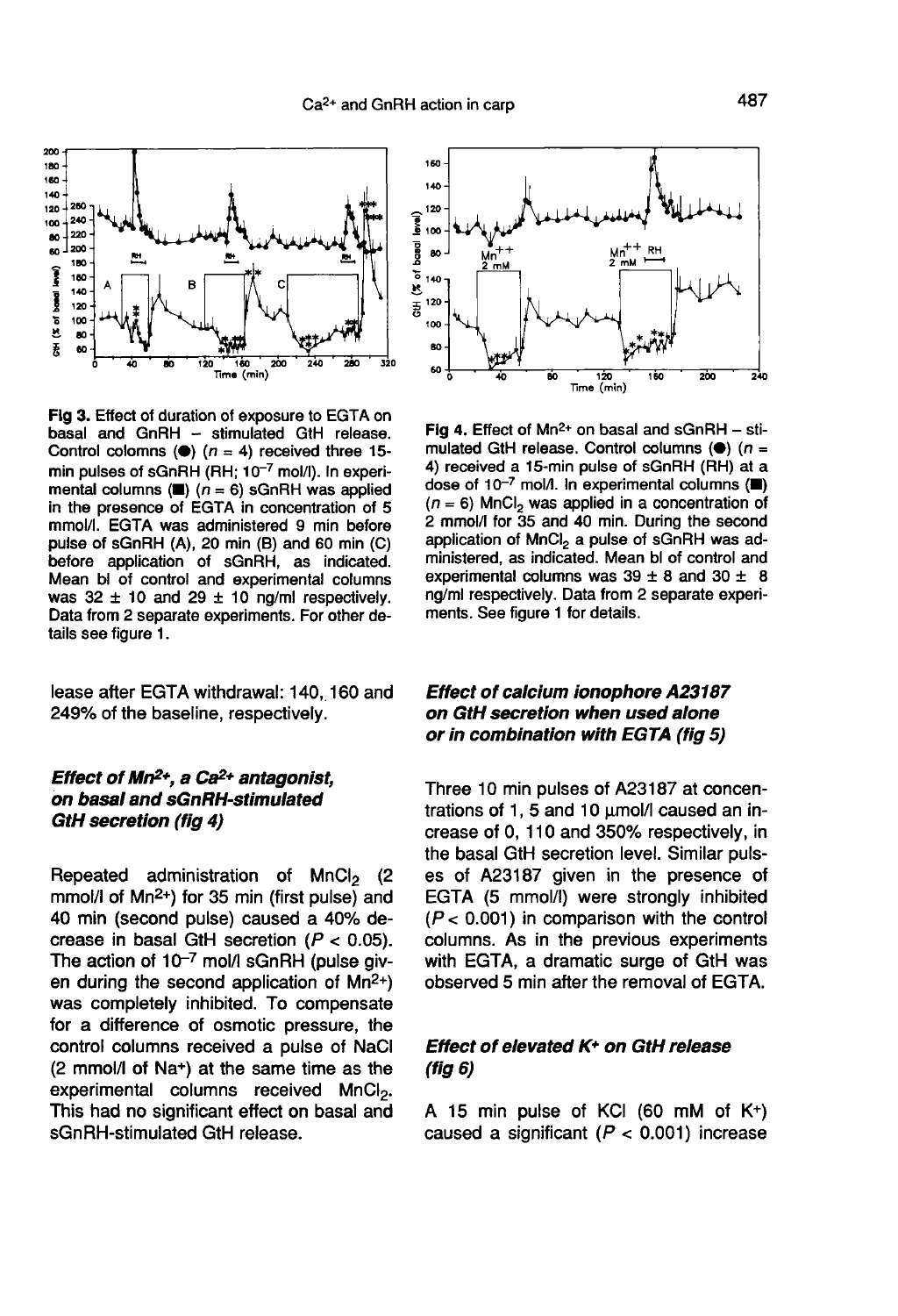

Fig 5. Effect of A23187 and EGTA on GtH release. Control columns ( $\bullet$ ) ( $n = 6$ ) received three 10-min pulses of A23187 (A1, A5, A10) in concentrations of 1, 5 and 10 µM, respectively. Experimental columns ( $\blacksquare$ ) ( $n = 6$ ) received similar pulses of A23187 in the presence of EGTA at a dose of 5 mmol/l, as indicated. EGTA was present in the perifusion chamber 20 min before A23187 application. Mean bl of control and experimental columns was  $24 \pm 6$  and  $31 \pm 11$  ng/ ml respectively. Data from 3 separate experiments. See figure 1 for other details.

(315%) in GtH secretion. Maximal GtH level was reached within 7.5 min but GtH release started to decline while K+ was still present in the perifusion chamber. Basal GtH release level was recovered 10 min after K+ withdrawal. Effect of EGTA on K+-stimulated<br>Effect of EGTA on K+-stimulated after K+ withdrawal.<br>Effect of EGTA on K+-stimulated GtH release (fig 7)

# GtH release (fig 7)

A 12.5-min pulse of KCI (60 mmol/I of K+) caused a 180% increase in GtH secretion in the control columns. In the experimental columns 5 mmol/I EGTA caused a significant ( $P < 0.05$ ) decrease in GtH release and strongly inhibited  $K^+$  action ( $P < 0.01$ ). A surge of GtH occurred 5 min after EGTA withdrawal as observed in earlier experiments (figs 2, 3 and 5).



Fig 6. Effect of elevated K+ on GtH release. Experimental columns ( $\blacksquare$ ) (n = 6) received a 15min pulse of KCI in a concentration of 60 mmol/ I. Six other columns (.) served as controls. Mean bl was  $20 \pm 6$  ng/ml for control columns and 19  $\pm$  3 ng/ml for experimental columns. Data from 3 separate experiments. See figure 1 for other details.

#### **DISCUSSION**

In our perifusion system the cells started to respond to sGnRH 2.5-5 min after its administration, with maximal GtH release occurring within the next 2.5 min. GtH levels started to decrease in the presence of sGnRH reaching the basal level by the end of the pulse. A concentration of  $10^{-7}$  mol/l sGnRH was shown to be the most effective in stimulating GtH release (fig 1). A higher concentration of this peptide  $(10^{-6})$ mol/1) was less potent, indicating a possible rapid desensitization of the carp pituitary cells to high doses of sGnRH. These results as well as other results from our laboratory show that GtH is probably not released in carp in a biphasic manner as in mammals (Bremner and Paulsen, 1974; Blake, 1978). Similar results have been reported for the goldfish (Chang et al, 1984; MacKenzie et al. 1984). The results presented in figures 2 and 3 (3 pulses of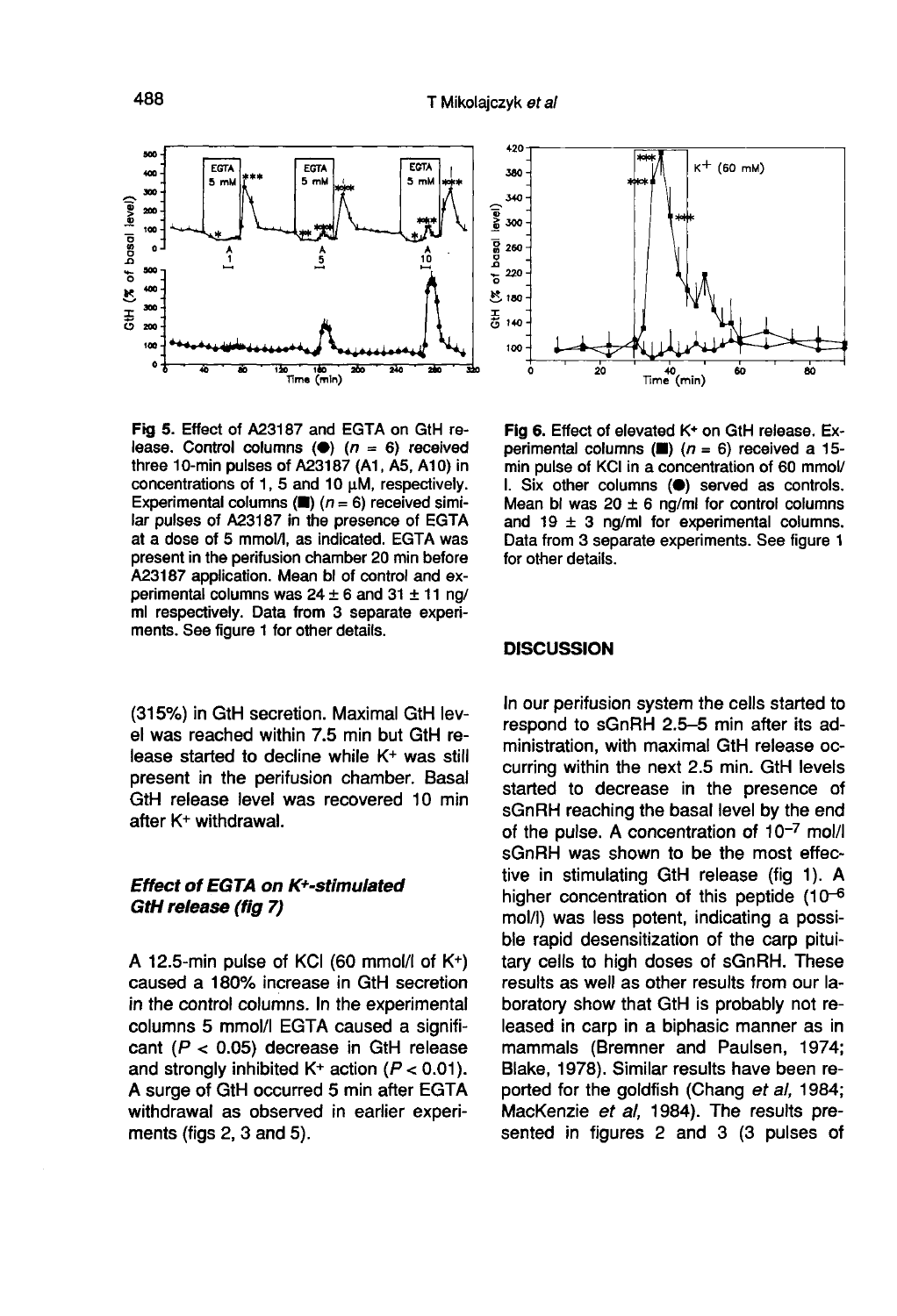

Fig 7. Effect of EGTA on K+-stimulated GtH release. Control columns ( $\bullet$ ) ( $n = 4$ ) received a 12.5-min pulse of KCI (60 mmol/l K+). Experimental columns ( $\blacksquare$ ) ( $n = 5$ ) received similar pulse of K<sup>+</sup> but in the presence of 5 mmol/l EGTA. EGTA was present in the perifusion chamber 30 min before K+ application, as indicated. Mean bl of control and experimental columns was  $14 \pm 3$  and  $17 \pm 2$  ng/ml respectively. See figure 1 for other details.

sGnRH in the control columns) show that the cells could respond to repeated administration of this peptide in the same manner throughout the experiment.

To demonstrate that  $Ca<sup>2+</sup>$  played a role in the action of GnRH, we used a specific  $Ca<sup>2+</sup>$  chelator EGTA to chelate  $Ca<sup>2+</sup>$  from the perifusion medium and also an inorganic Ca2+ antagonist, Mn2+, antagonistic to calcium in processes independent of the voltage (Rubin, 1982). Both EGTA and to calcium in processes independent of the<br>voltage (Rubin, 1982). Both EGTA and<br>Mn<sup>2+</sup> completely inhibited sGnRH-<br>etimulated Cill relaces and reduced book stimulated GtH release and reduced basal GtH secretion by 40%. This showed that our secretion by 40%. This showed that<br>not only GnRH stimulated GtH release, but<br>also that basal GtH secretion was Ca<sup>2+</sup> dependent. In the first experiment with EGTA (fig 2), we demonstrated the total inhibition of sGnRH action on GtH release caused by EGTA when present in the perifusion chamber for 45 min before and during stimulation with sGnRH. It has been shown that such an exposure in mammals could

provoke a depletion of the Ca<sup>2+</sup> from the intracellular stores (Limor et al. 1987). In our experiments, to reveal the role of the duration of EGTA presence in its effect on GnRH action, sGnRH was applied during administration of EGTA starting 9, 20 and 60 min before addition of sGnRH. We have shown that even the shortest presence of EGTA (9 min) was able to totally inhibit<br>sGnRH action on GtH release, indicating an extracellular origin of  $Ca<sup>2+</sup>$  in the action of sGnRH. Each time a dose of 5 mmol/I of EGTA was used, a dramatic surge of GtH occurred 5 min after the removal of the drug. This could be provoked by increased Ca<sup>2+</sup> permeability of the cells caused by EGTA, causing an influx of  $Ca<sup>2+</sup>$  when the EGTA, causing an initiax or Ca $\epsilon$ + when the<br>medium was changed. Such a situation<br>was not observed when 2 mmol/I Ca $\epsilon$ + was added to the normal medium (data not shown). Increased  $Ca<sup>2+</sup>$  permeability shown). Increased Ca<sup>2+</sup> permeability caused by EGTA could also be the reason why in exp 2 (fig 2) a low dose of EGTA potentiated the action of sGnRH. A dose of 0.5 mmol/I of EGTA is considered as insuf-0.5 mmol/l of EGTA is considered as insuf-<br>ficient to chelate all the Ca<sup>2+</sup> from the me-<br>dium ( $\pm$  1.8 mmol/l of Ca<sup>2+</sup>), so sGnRH-<br>provoked. Ca<sup>2+</sup> influx was potentiated dium ( $\pm$  1.8 mmol/l of Ca<sup>2+</sup>), so sGnRH-<br>provoked Ca<sup>2+</sup> influx was potentiated when the cells were exposed to EGTA. In the second experiment with EGTA (fig. 3) we have also shown that the longer EGTA is present, the greater the increase in GtH secretion occurred when a Ca<sup>2+</sup> containing<br>medium is introduced. This probably means that the longer the EGTA was present, the greater was the increase in present, the greater was the increase in<br>Ca<sup>2+</sup> permeability, so when Ca<sup>2+</sup> was intro-<br>duced, there was a greater influx of Ca<sup>2+</sup> and an increase in GtH secretion.

A23187 is a potent stimulating factor of LH release in mammals, mimicking the action of GnRH (Conn et al, 1979, 1980; Harris et al, 1985). In carp, A23187 induced GtH release in a dose-dependent manner (fig 5). To determine whether this stimulatory action was caused by calcium ions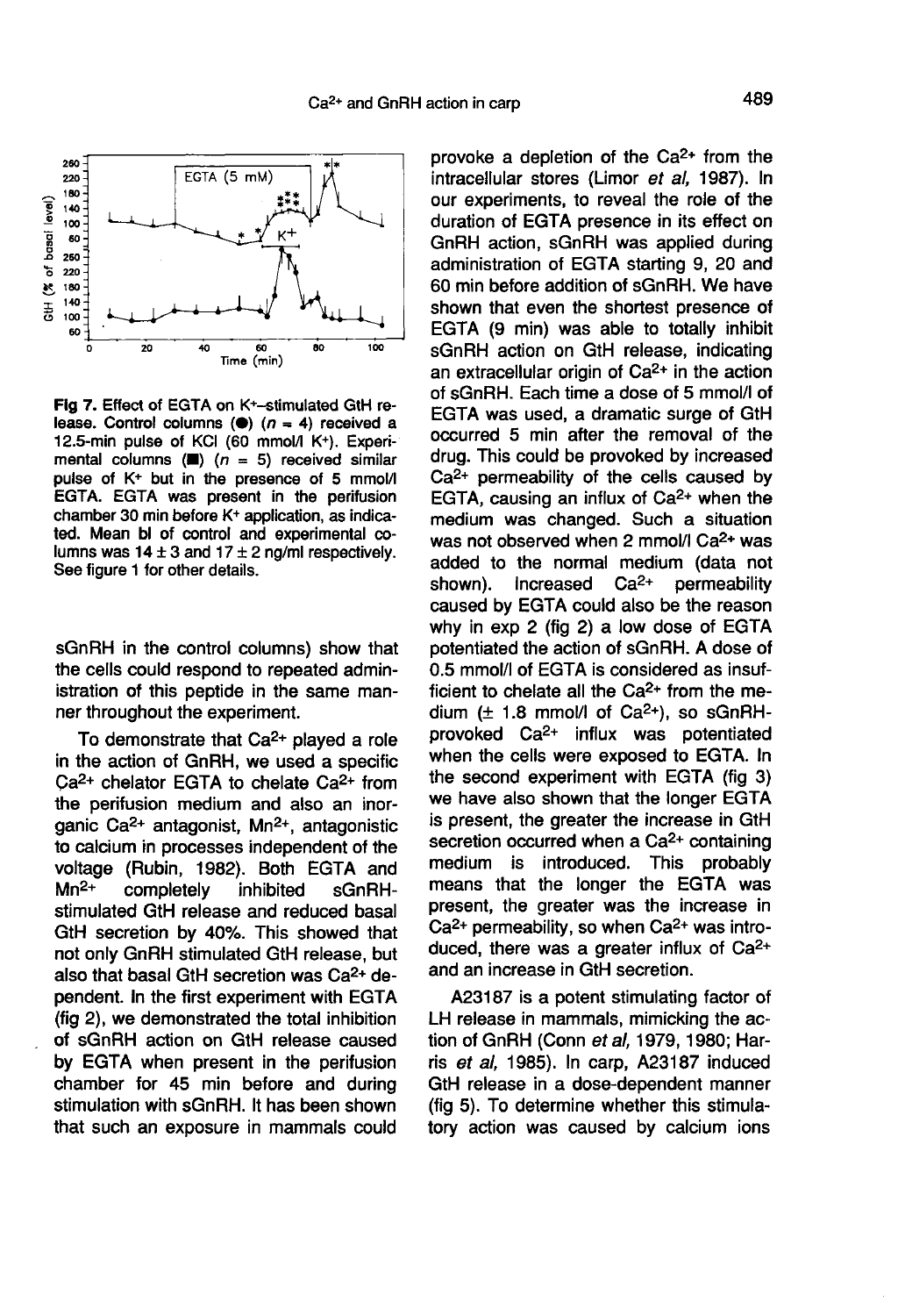transported by A23187, this drug was also administered together with EGTA. EGTA decreased the basal GtH secretion, as observed in the earlier experiments (figs 2-3) and strongly inhibited the action of A23187. A significant GtH release was observed 5 min after the removal of the **FGTA** 

ITA.<br>Intracellular Ca<sup>2+</sup> may rise due to the<br>Intracellular Ca<sup>2+</sup> may rise due to the Intracellular Ca<sup>2+</sup> may rise due to the<br>entry of extracellular Ca<sup>2+</sup> via voltagedependent channels (Reuter, 1983; Ovichinnikov, 1985). To reveal the possible involvement of this type of channel, the membrane can be depolarized by raising extracellular K+. In carp, raised K+ caused a strong stimulation of GtH release (315% bl) (fig 6). The profile of GtH release under K+ stimulation was very similar to that obtained with sGnRH. GtH levels began to decline when K+ was still present in the perifusion chamber, recovering the basal release level soon after K+ withdrawal. K+ stimulation was inhibited by EGTA (fig 7),<br>stimulation was inhibited by EGTA (fig 7),<br>indicating the Ca<sup>2+</sup> dependence of this process. It can be supposed that the action of the depolarizing pulse of K+ resembles the action of GnRH and indicates the possible participation of voltagedependent  $Ca<sup>2+</sup>$  channels in the mechanism of GnRH action on GtH release in carp. Our findings are in general agreement with those obtained in mammals as well as in fish. In murrel, Jamaluddin et all (1989) found that GnRH--stimulated GtH release requires the influx of extracellular Ca2+ through voltage-dependent channels. However, there are some differences between our results and those obtained by other authors. Such phenomena as an inhibition of basal GtH release by EGTA and Mn2+ and the strong GtH release, provoked by replacing the medium containing EGTA with normal medium, have never been observed in experiments conducted in mammals (Hopkins and Walker, 1978;

Stern and Conn, 1981; Gorospe and Conn, 1987) and in fish (Jamaluddin et al. 1989). These differences could be a result of the different experimental system used, ie static culture versus perifusion and pituitary fragments versus dispersed cells.

Marian and Conn (1979) proposed 3 conditions necessary for a role of  $Ca<sup>2+</sup>$  as the second messenger in GnRH action:

- the removal of calcium from its site of action would block the effect of GnRH on LH release;

- LH release would occur as a consequence of inserting  $Ca<sup>2+</sup>$  into the gonadotrophs in the absence of GnRH;

- GnRH would stimulate the movement of Ca2+ into specific sites; this is a requisite of LH release. Our results fulfil the first 2 conditions only. The third condition still has to be examined in carp; however in murrel (Jamaluddin et al, 1989) it was shown that under GnRH stimulation there was an influx of extracellular  $Ca^{2+}$  from the culture medium into the gonadotrophs.

All together, our results suggest a role for extracellular Ca<sup>2+</sup> in basal and GnRHstimulated GtH release in carp. Since the lack of  $Ca<sup>2+</sup>$  in the perifusion medium and the replacement of  $Ca^{2+}$  by  $Mn^{2+}$  caused total inhibition of GnRH action, we suggest that in carp.  $Ca^{2+}$  probably serves as the sole second messenger in GnRH action, while in other groups of vertebrates  $Ca<sup>2+</sup>$  is one of several mediators acting in synergy, to give the complete biological response. Further studies are needed to verify this hypothesis since recent findings demonstrate that arachidonic acid metabolism participates in mediating GnRH-stimulated GtH release in the goldfish (Chang et al, 1989). The participation of different types of calcium channels in this process is currently under investigation.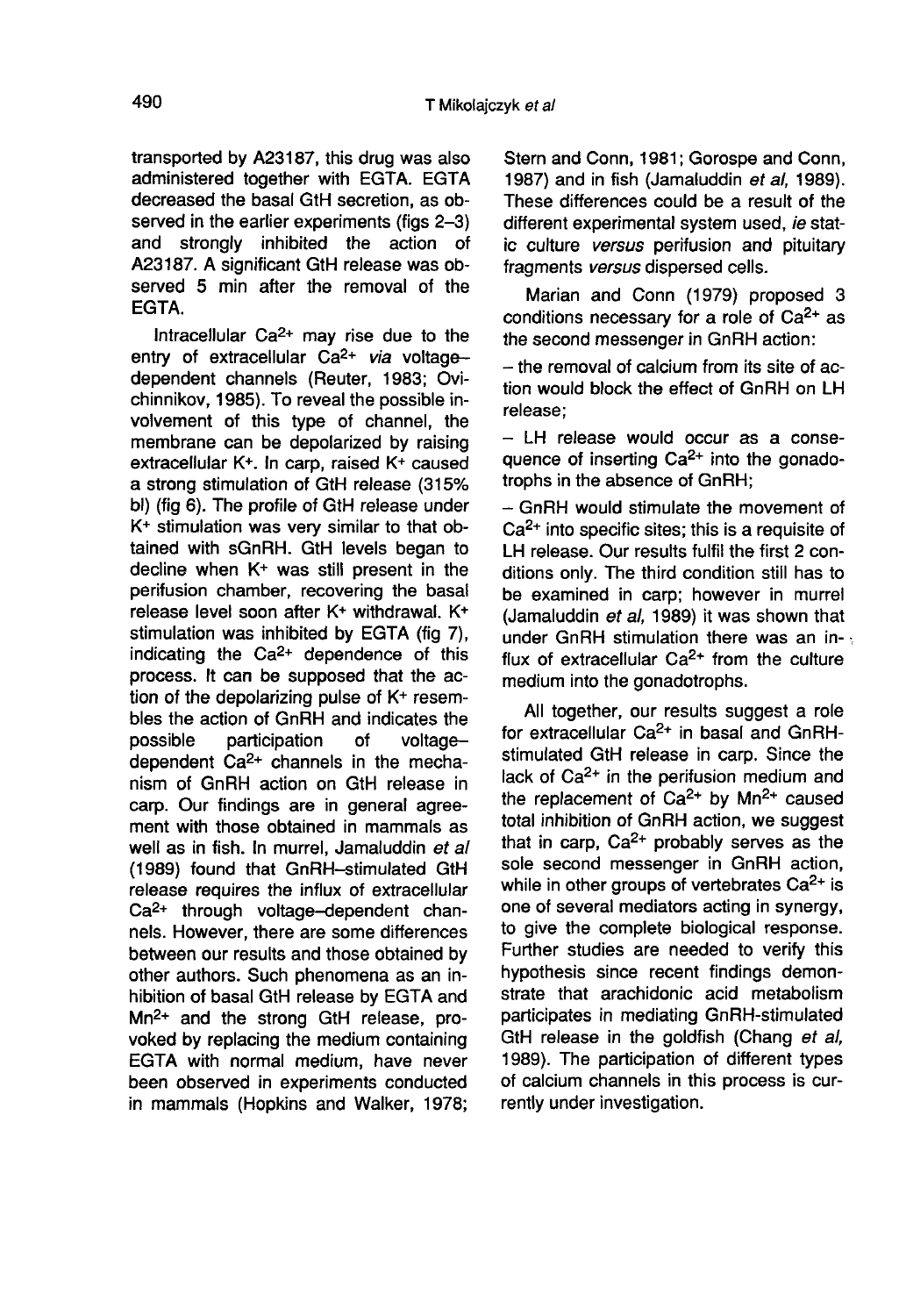#### ACKNOWLEDGMENTS

The authors thank M Gerber for the transport and excellent care of the fish. Thanks are also due to M Sokolowska for helpful discussions during the preparation of the manuscript. This work was supported in part by INRA France and<br>by grant CPBR 05.06.1 from the Polish government. T Mikolaiczyk's visit and work in France was possible due to the French - Polish ex-<br>change program (ATP  $N^{\circ}$  18 Annexe IID French - Polish commision, December 1986).

A part of this work was presented in abstract form at the First International Symposium of Fish Endocrinology, University of Alberta, Edmonton, Alberta, Canada, 1988 (abstract 49).

#### REFERENCES

- Adams TE, Wagner TOF, Sawyer HR, Nett TM (1979) GnRH interaction with anterior pituitary. li. Cyclic AMP as an intracellular mediator in the GnRH activated gonadotroph. Biol Reprod 21, 735-747
- Benoist L, Le Dafniet M, Rosztejn WH, Besson J, Duval J (1981) Gonadotropin release by gonadotrophs incubated with gonadotropinreleasing hormone is independent of intracellular cAMP accumulation. Acta Endocrinol 97, 329-337
- Blake CA (1978) Changes in plasma luteinizing hormone - releasing hormone and gonadotropin concentration during constant rate intravenous infusion of luteinizing hormone - releasing hormone in cyclic rats. Endocrinology 102, 1043-1050
- Borges JLC, Scott D, Kaiser DL, Evans WS, Thorner MO (1983) Ca++ dependence of gon $adotropin$  - releasing hormone - stimulated luteinizing hormone secretion: in vitro studies using continuously perifused dispersed rat anterior pituitary cells. Endocrinology 113, 557-562
- Bremner WJ, Paulsen CA (1974) Two pools of luteinizing hormone in the human pituitary: evidence from constant administration of lu $t$ einizing hormone  $-$  releasing hormone. J Clin Endocrinol & Metab 38, 811-819
- Breton B, Weil C (1973) Effets d'extraits hypothalamiques de carpe et de LH/FSH-RH de synthèse sur la sécrétion d'hormone gonadotrope c-GTH in vivo chez la carpe (Cyprinus carpio L). CR Acad Sci Paris Ser D 277, 2061-2064
- Breton B, Kann G, Burzawa-Gerard E, Billard R (1971) Dosage radio-immunologique d'une hormone gonadotrope de carpe (Cyprinus carpio L). CR Acad Sci Paris Ser D 272, 1515-1517
- Breton B, Motin A, Kah 0, Le Menn F, Geofre S, Precigoux G, Chambolle P (1984) Dosage radio -immunologique homologue d'un facteur hypothalamique de stimulation de la fonction gonadotrope hypophysaire de Saumon sGnRH. CR Acad Sci Paris Ser D 299, 383- 388
- Chang JP, MacKenzie DS, Gould DR, Peter RE (1984) Effect of dopamine and norepinphrine on in vitro spontaneous and gonadotropin  $$  $releasina$  hormone  $-$  induced gonadotropin release by dispersed cells or fragments of the goldfish pituitary. Life Sci 35, 2027-2033
- Chang JP, Freedman GL, De Leeuw R (1989) Participation of arachidonic acid metabolism in gonadotropin-releasing hormone stimulation of goldfish gonadotropin release. Gen Comp Endocrinol 76, 2-11
- Conn PM, Rogers DC, Sandhu FS (1979) Alteration of the intracellular calcium level stimulates gonadotropin release from cultured rat anterior pituitary cells. Endocrinology 105, 1122-1127
- Conn PM, Kilpatrick D, Kirshner N (1980) tonophoretic Ca++ mobilization in rat gonadotropes and bovine adrenomedullary cells. Cell Calcium 1, 129-133
- Conn PM, Marian J, McMillian M, Stern J, Rog ers D, Hamby M, Penna A, Grant E (1981) Gonadotropin  $-$  releasing hormone action in the pituitary: A three step mechanism. Endocr Rev 2, 174-184
- Conn PM, McArdle CA, Andrews V, Huckle WR (1987) The molecular basis of gonadotropin releasing hormone (GnRH) action in the pituitary gonadotrope. Biol Reprod 36, 17-35
- Crim LW, Cluet DM (1974) Elevation of plasma gonadotropin concentration in response to mammalian gonadotropin releasing hormone